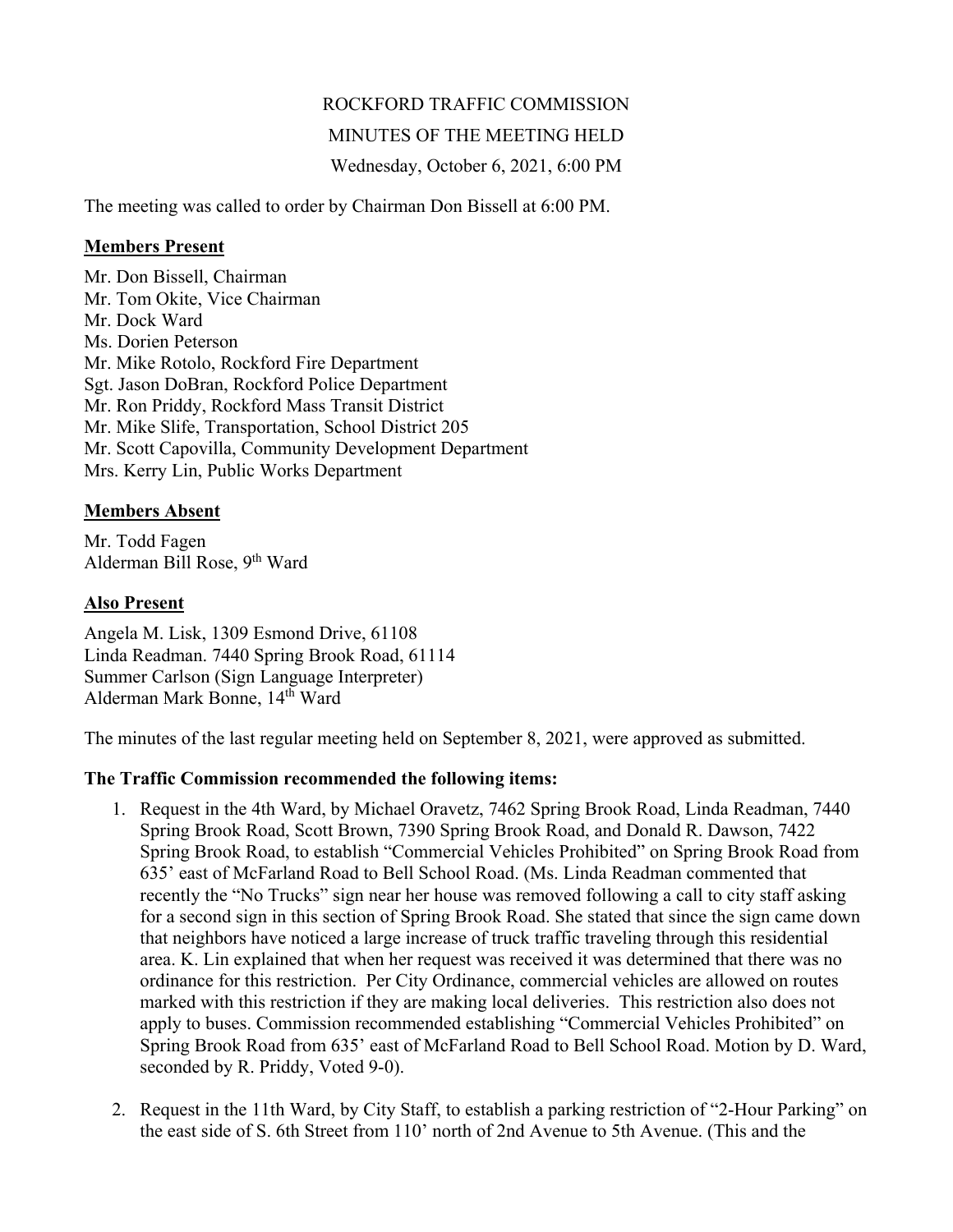following item were discussed and voted upon together. K. Lin commented that after working with the Midtown District and at their direction, on-street parking has been striped and signed in the requested areas. Commission recommended establishing a parking restriction of "2-Hour Parking" on the east side of S. 6th Street from 110' north of 2nd Avenue to 5th Avenue and establishing a parking restriction of "2-Hour Parking" on the west side of S. 6th Street from 180' north of 4th Avenue to 5th Avenue, thus repealing the existing restriction of "No Parking Any Time" on the west side of S. 6th Street from 1/2 block north of 4th Avenue to 5th Avenue. Motion by T. Okite, seconded by D. Ward, Voted 9-0).

- 3. Request in the 11th Ward, by City Staff, to establish a parking restriction of "2-Hour Parking" on the west side of S. 6th Street from 180' north of 4th Avenue to 5th Avenue, thus repealing the existing restriction of "No Parking Any Time" on the west side of S. 6th Street from 1/2 block north of 4th Avenue to 5th Avenue. (See above).
- 4. Request in the 2nd Ward, from Alderman Jonathan Logemann, to establish yield control at the intersection of 16th Street and 8th Avenue. (K. Lin explained the accident history at this intersection and pointed out that  $16<sup>th</sup>$  Street has the lower traffic volumes. D. Peterson commented that after driving through the intersection, she felt that some type of control was needed. Commission recommended establishing 2-way yield control with 16<sup>th</sup> Street yielding for 8<sup>th</sup> Avenue. Motion by D. Peterson, seconded by Jason DoBran, Voted 9-0).

### **The Traffic Commission recommended taking "No Action" on the following items:**

- 1. Request in the 14th Ward, by Angela M. Lisk, 1309 Esmond Drive, to establish an all-way stop at the intersection of Esmond Drive and Arnold Avenue, thus repealing the existing traffic control of Esmond Drive stopping for Arnold Avenue. (This item, previously item #2, was laid over from the September meeting). (Ms. Angela Lisk expressed concern for the safety of the neighborhood given the speeding that is taking place. She commented that many of her neighbors have physical limitations or limited English language ability which made attending the meeting difficult but that there is significant support for the request. K. Lin stated that the speed study has been completed and that the speeding problem is not severe in comparison with other streets in the city. She explained that stop signs are not a good tool for speed control but that there have been positive results from use of traffic calming striping. She said that centerline striping will be installed as part of next year's striping contract. In addition, city staff is working with Alderman Bonne to address this concern as well as others along the Arnold Avenue corridor. Commission recommended taking "No Action" but also recommended that the centerline striping be installed in the S-curve area north and south of Esmond Drive. Motion by K. Lin, seconded by D. Peterson, Voted 9-0).
- 2. Request in the 13th Ward, by Aimee Creighton, Criminal Clerk; Circuit Clerk's office, to establish handicapped parking on the south side of Elm Street from 45' west of S. Court Street to 85' west of S. Court Street. (K. Lin explained the request and that the requestor and another coworker need handicapped parking. The requestor has a placard but it is not the level that allows for exemption from time limits. Members of the Commission asked whether handicap parking requirements are met in the area and K. Lin replied that this has not been investigated. Handicapped parking locations along Elm Street as well as on State Street and adjacent parking lots were discussed. Commission recommended taking "No Action". Motion by D. Ward, seconded by D. Peterson, Voted 7-2).